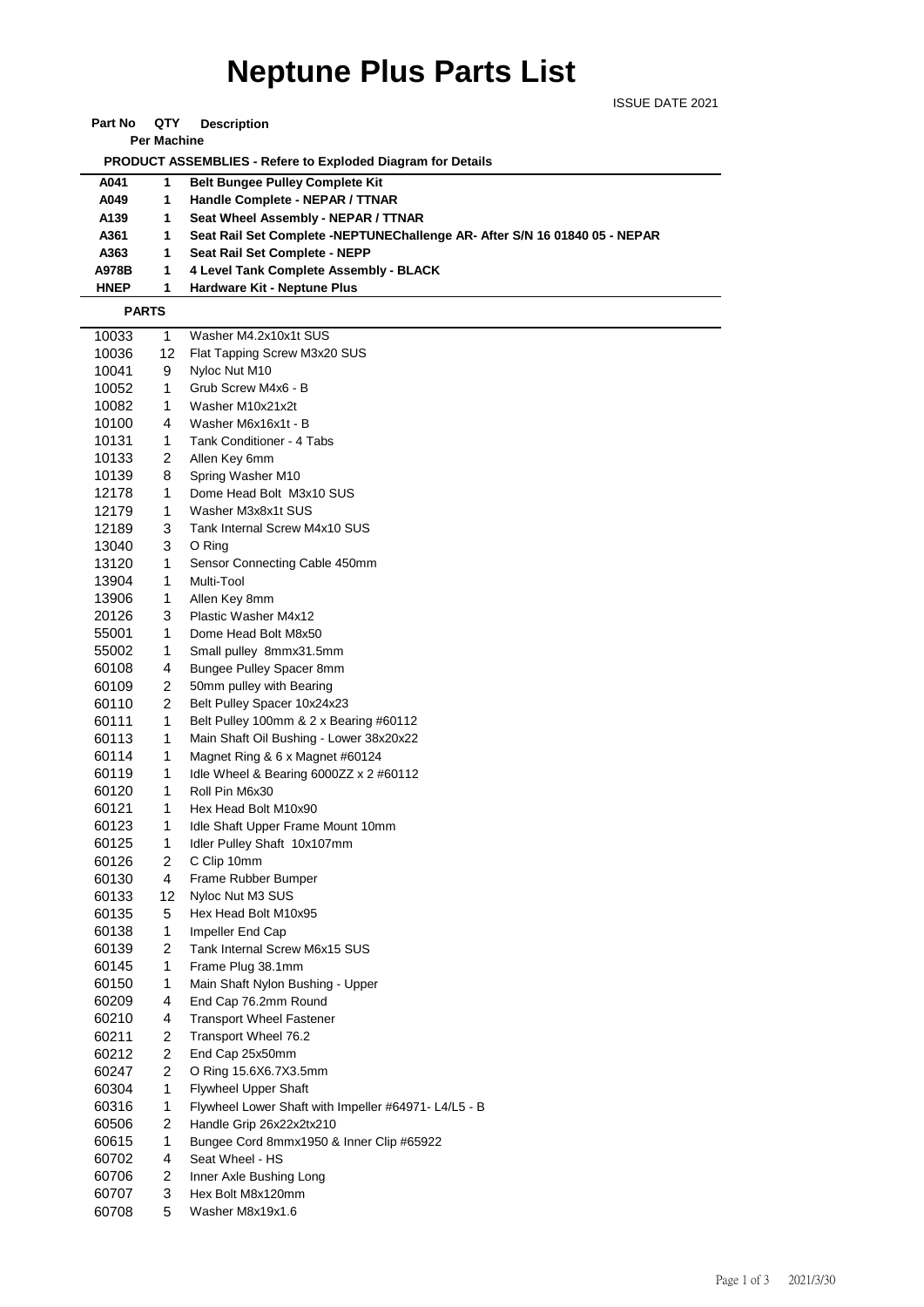| Part No            | QTY                     | <b>Description</b>                                                              |  |  |  |  |
|--------------------|-------------------------|---------------------------------------------------------------------------------|--|--|--|--|
| <b>Per Machine</b> |                         |                                                                                 |  |  |  |  |
| 60709              | 3                       | Nyloc Nut M8                                                                    |  |  |  |  |
| 60802              | 1                       | Rear Leg Internal Mounting Plate                                                |  |  |  |  |
| 60803              | 2                       | Rubber Bump Stop - Seat Rail                                                    |  |  |  |  |
| 60804              | 1                       | Rubber End Cap 75x50 - Seat Rail                                                |  |  |  |  |
| 60806              | 1                       | Dome Head Bolt M10x180                                                          |  |  |  |  |
| 60807              | 4                       | Counter Sunk Bolt M6x10                                                         |  |  |  |  |
| 60808              | 4                       | Dome Head Bolt M8x15                                                            |  |  |  |  |
| 60809              | 1                       | Plastic Dome Cap 10mm                                                           |  |  |  |  |
| 60900              | 1                       | Belt Bungee Pulley Complete & Velcro #60903 & One Way Bearings#90136            |  |  |  |  |
| 61001              | 5                       | Tank Bonding Strip 3M-VHB 40x40x1mm                                             |  |  |  |  |
| 61007              | 1                       | Main Frame Lower Warning Decal - Tank                                           |  |  |  |  |
| 61066              | 1                       | Plastic Washer M5920.1x2T                                                       |  |  |  |  |
| 61128              | 2                       | Dome Head Bolt M8x65                                                            |  |  |  |  |
| 62002              | 1                       | Siphon                                                                          |  |  |  |  |
| 63132              | 12                      | Allen Key Bolt-M3x20 - SUS                                                      |  |  |  |  |
| 63144              | 1                       | Tank Plug for HS Tank                                                           |  |  |  |  |
| 64983              | 1                       | L4/L5 Tank Adjuster Outer Valve & Rubber Spacer #66974 & M6 Ball Plunger #66976 |  |  |  |  |
| 64986              | 1                       | Adjuster Knob for Plus / V / XL - Black                                         |  |  |  |  |
| 64988              | 1                       | L4/L5 Valve Base - Black                                                        |  |  |  |  |
| 65118              | 1                       | Tank Large Ring Seal - Black 499x5.8 Black                                      |  |  |  |  |
| 65121              | $\overline{2}$          | Seat Frame Bracket                                                              |  |  |  |  |
| 65125              | 1                       | Rubber End Cap - Main Frame                                                     |  |  |  |  |
| 65913              | 4                       | Dome Head Bolt M6x20 - B                                                        |  |  |  |  |
| 65921              | 6                       | Washer M8.5x19x1.6t - B                                                         |  |  |  |  |
| 65931              | 3                       | Nyloc Nut M8 - B                                                                |  |  |  |  |
| 65980              | 1                       | Lower Tank Shell with Decal #61006                                              |  |  |  |  |
| 65982              | 1                       | Inner Reserve Tank Shell / AR                                                   |  |  |  |  |
| 66059              | 2                       | Seat Wheel Short Spacer 12.7x8.1x8.5 - B                                        |  |  |  |  |
| 66069              | 2                       | Seat Wheel Short Spacer 12.7x8.1x16 - B                                         |  |  |  |  |
| 66973              | 1                       | <b>Rubber Seal</b>                                                              |  |  |  |  |
| 66989              | 1                       | Shaft for Valve - L4                                                            |  |  |  |  |
| 66992              | 4                       | Flat Tapping Screw M3x16 - SUS                                                  |  |  |  |  |
| 66994              | 1                       | L4 Tank Adjuster Inner Valve-Black                                              |  |  |  |  |
| 66997              | 1                       | L4 Adjuster Knob Base with Decals #66995 - Black                                |  |  |  |  |
| 67981              | 1                       | Upper Tank Shell - L4 Decal # 66959 & Double Lip Seal # 66972                   |  |  |  |  |
| 67988              | 1                       | End Cap - Adjuster Knob                                                         |  |  |  |  |
| 90100              | 1                       | Upper Frame with Decal #61004 - NEPAR                                           |  |  |  |  |
| 90101              | 2                       | Rubber Hook Cover 8mm x 80mm                                                    |  |  |  |  |
| 90103              | 1                       | Computer for NEPAR / TTNAR                                                      |  |  |  |  |
| 90200              | 1                       | Lower Frame - NEPAR                                                             |  |  |  |  |
| 90701              | 1                       | Seat - LS - E22                                                                 |  |  |  |  |
| 90707              | 1                       | Lower Seat Wheel Axle Spacer                                                    |  |  |  |  |
| 90708              | 1                       | Round Magnet 7mm x 15                                                           |  |  |  |  |
| 90803              | 1                       | Sensor & Lead                                                                   |  |  |  |  |
| 90804              | $\overline{\mathbf{c}}$ | Sensor Mounting Screw M3x8                                                      |  |  |  |  |
| 90901              | $\overline{\mathbf{c}}$ | Plastic Footplate Set with #90907- NEPTUNE / TITAN                              |  |  |  |  |
| 90902              | 1                       | Footplate Axle 12mmx388                                                         |  |  |  |  |
| 90903              | 2                       | Footplate Spacer Nylon D25xD17x19L                                              |  |  |  |  |
| 90904              | 1                       | Internal Footplate Spacer 17mmx1.5Tx110L                                        |  |  |  |  |
| 90907              | 2                       | Velcro Foot Strap for NEPTUNE / TITAN                                           |  |  |  |  |
| 91804              | $\overline{c}$          | Rear Leg End Caps                                                               |  |  |  |  |
| 92803              | 1                       | Rear Leg for NEPAR                                                              |  |  |  |  |